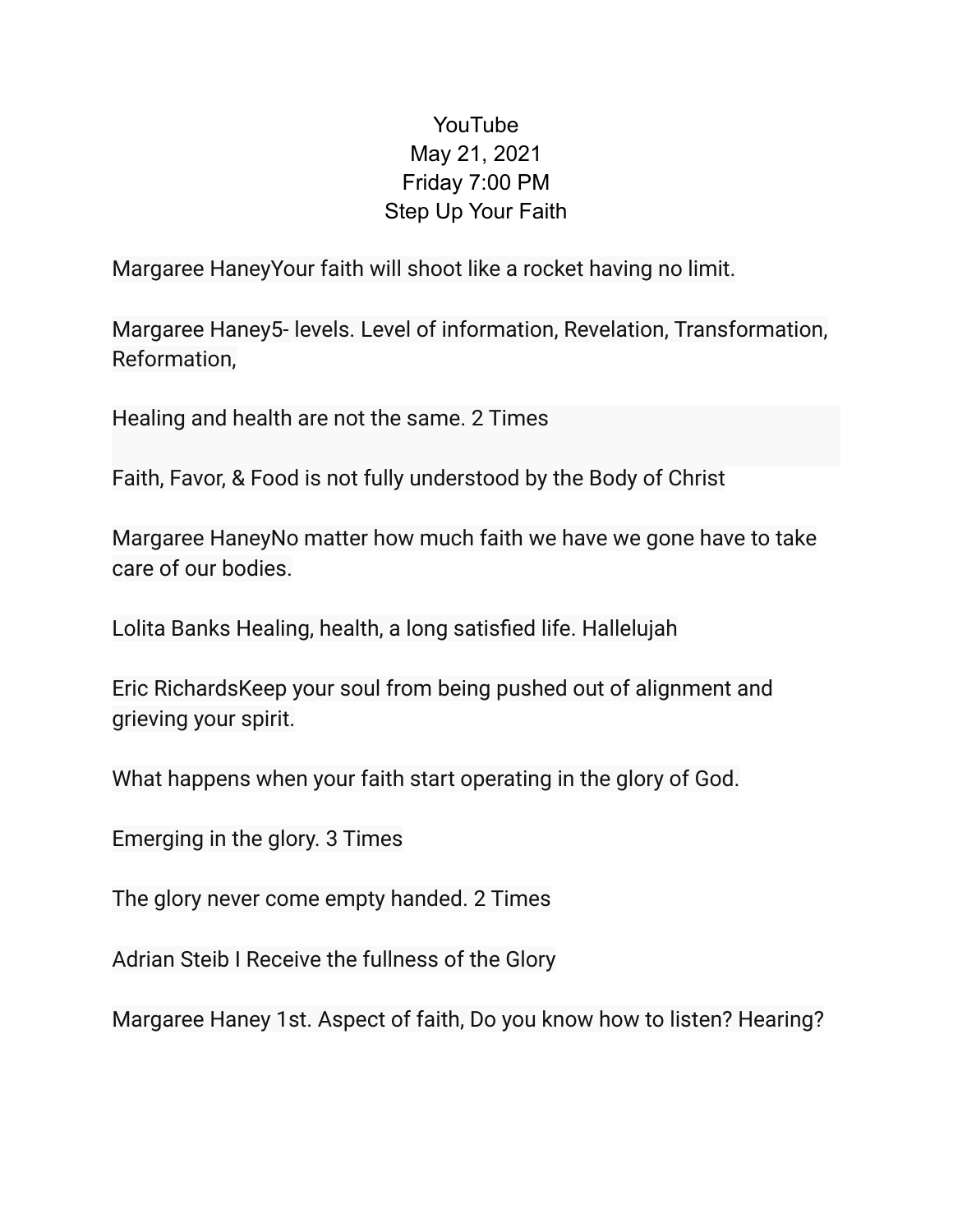Margaree Haney You're only listening on the outside. Your faith don't travel in the natural. Your faith is always fresh because it's from God.

Margaree Haney Listen, Hearing, Understanding, Believing, Do It, Receive It, Release It

Lolita Banks We can enlarge our capacity to receive

I'm ready to break forth. 7 Times

My faith is limitless. 6 Times

Nothing is too good for me. 8 Times

Good things are about to happen to me. 4 Times

My soul must bow to my spirit. 3 Times

Taking the limits off.12 Times

Margaree Haney You gone have to ponder the word. & some people they are not going to be able to go with you.

Margaree Haney Emerging in the word produces boulency in your faith.

Lolita Banks My infirmities are good for my faith

I'll never be broke another day in my life. 23 Times

Margaree Haney When you aim to go into higher dimensions of faith, dealing with higher projects in your faith, You're gonna need to step up your faith.